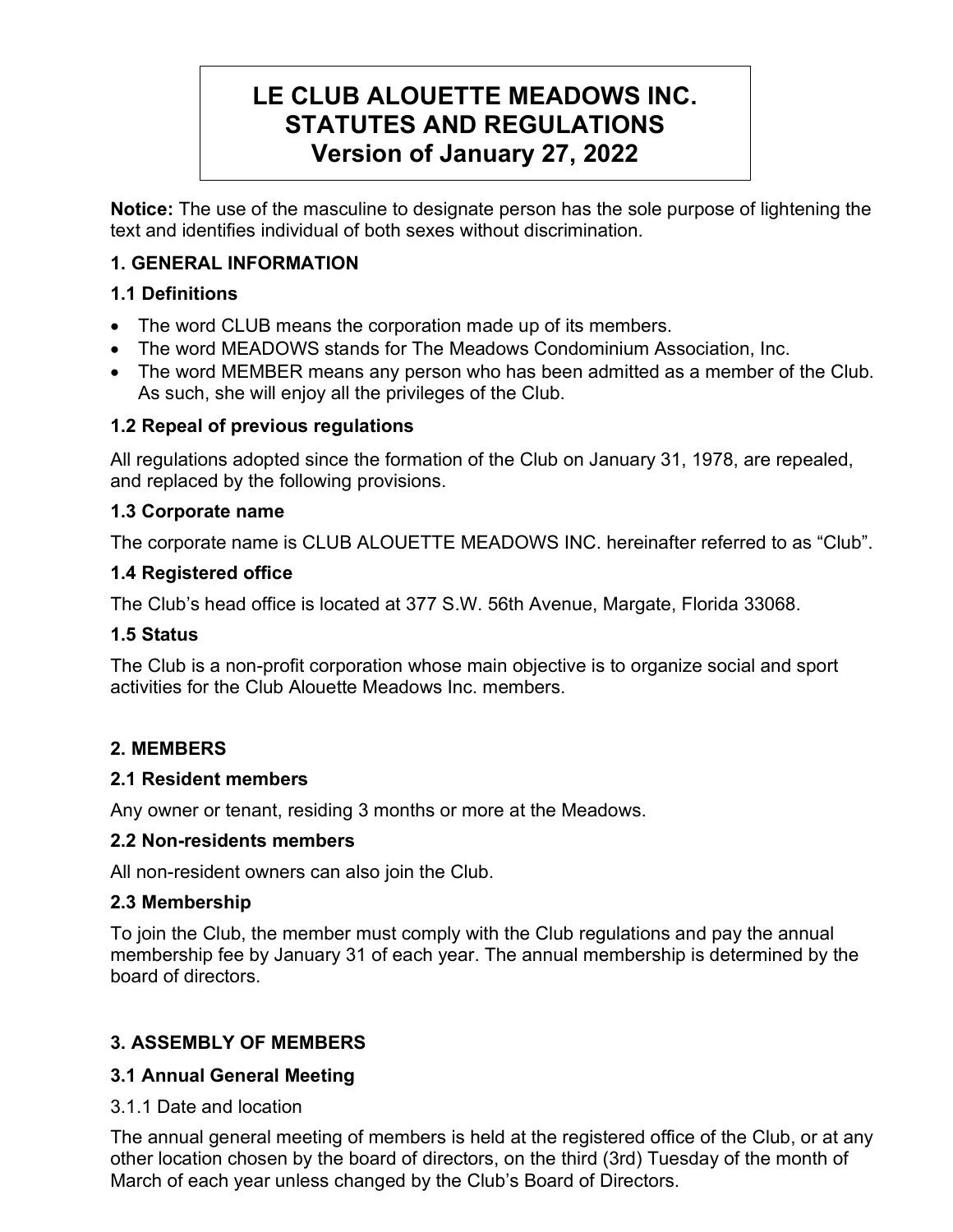# 3.1.2 Agenda

The agenda should include the following points:

- Verification of attendance, validation of the quorum, opening of the meeting
- Reading and approval of the minutes of the previous meeting
- Revision of the statutes and regulations
- President's report
- Reading and adoption of the Treasurer's report
- Committee reports
- Correspondence received and sent
- Questions and suggestions from the members
- Flection of directors

# 3.1.3 Notice of meeting

The annual general meeting is called by means of a written notice posted on the bulletin boards of the recreation center and of each of the nine (9) buildings at least three (3) days before the date of the meeting.

# 3.1.4 Attendance

The number of people present at a meeting must be counted before the start of the meeting and this total must be noted in the minutes.

# 3.1.5 Quorum

The presence of fifteen (15) members in good standing of the Club is required to obtain a quorum at meetings.

# 3.1.6 Voting

The vote is taken by a show of hands with a majority of votes unless, on a majority proposal adopted by the members in good standing, the assembly decides on another voting method. In the event of a tie, the proposal will be deemed to have been rejected. Each member is entitled to only one vote. Proxy votes are not valid. However, it is the rule that, for the election of directors, the vote is by secret ballot.

# 3.2 Extraordinary meeting

The Board of Directors may call a special meeting of members by resolution. It must also respond to a written request signed by at least five (5) members. The request must specify the purpose of the meeting and the meeting must be called within a maximum period of thirty (30) days. In both cases, the notice of meeting must indicate the purpose of the meeting and the deliberations are restricted to the content of the notice.

Paragraphs 3.1.3, 3.1.4, 3.1.5 and 3.1.6 apply during extraordinary meetings.

# 4. BOARD OF DIRECTORS

# 4.1 Composition

There are seven (7) directors. Their mandate is for a period of two (2) years starting at the first meeting of the Club's board of directors following the annual general meeting. To ensure continuity in management, they end their function alternately at the rate of four (4) during even years and three (3) during odd years.

Outgoing directors retain their respective posts until the end of the calendar of activities for the current year and they may be re-elected provided they continue to meet the eligibility conditions.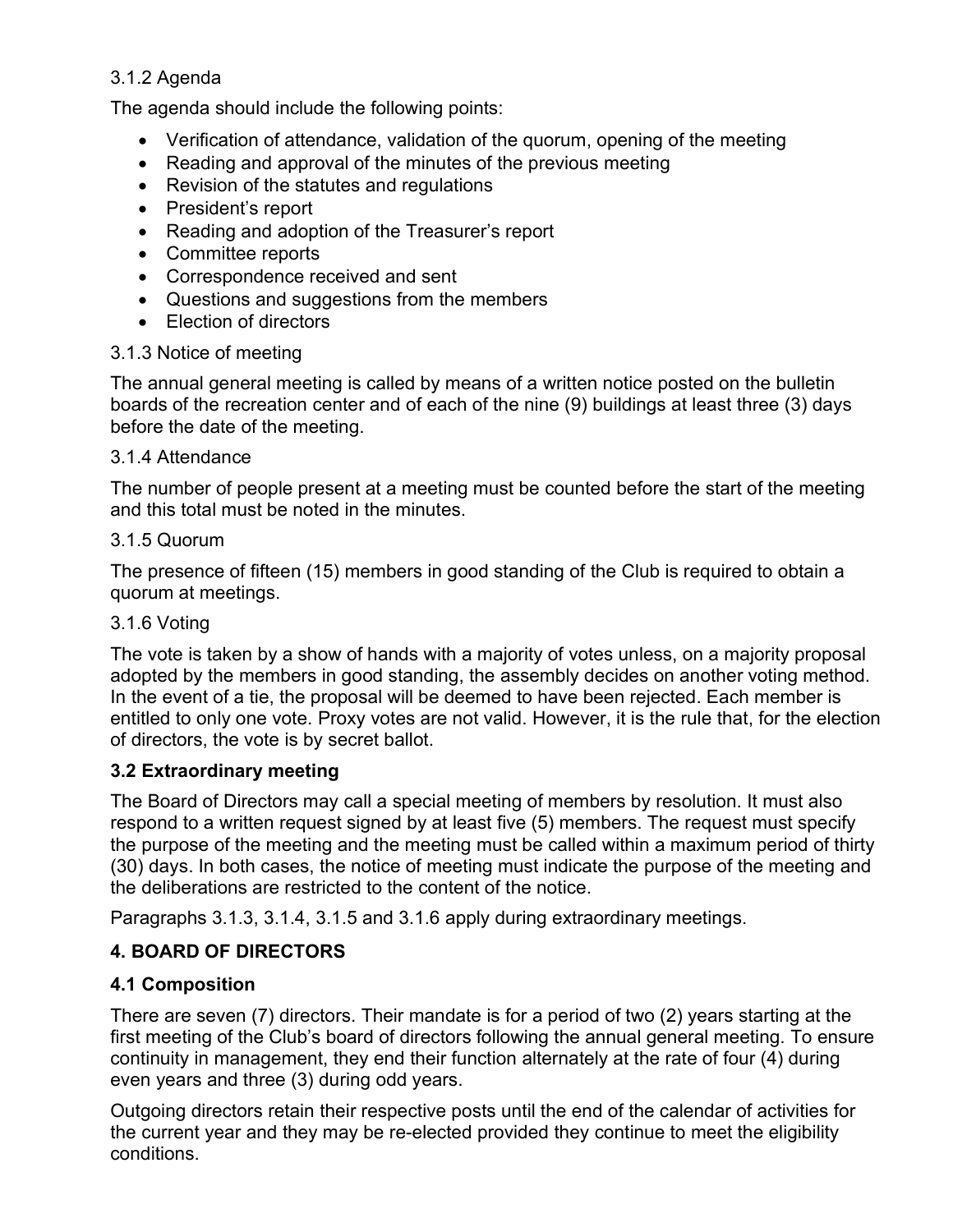# 4.2 Meetings

The board shall hold meetings as often as the chairman or two (2) other directors jointly deem necessary. Meetings are called in writing or by telephone one (1) clear day in advance, unless waived by all members of the board. This invitation is made by the secretary.

The agenda may be prepared in writing and sent to the directors before the meeting is held or it may be communicated verbally.

The fact that a notice communicated by telephone or otherwise has not been received by a director is not sufficient to invalidate the meeting held and the decisions adopted during that meeting.

# 4.3 Quorum and method of voting

The quorum is established by a simple majority of the directors in office for the holding of the meetings of the board of directors. A quorum must be maintained for the duration of the meetings.

Decisions are taken by a simple majority of votes and by a show of hands unless an administrator requires a secret ballot.

In the event of a tie, the chairman will have the right to request a second vote or to cast his deciding vote.

#### 4.4 Vacancy

The post of a director becomes vacant following his death, his written resignation or if he ceases to be a member of the Club.

The Board may declare vacant the position of a director who, without a valid reason in the eyes of the Board, is absent from three (3) consecutive meetings within the period from November 1 to March 31 of each year.

The board may then fill this vacancy by appointing by majority decision a new director who will remain in office for the remainder of the term of his predecessor. The directors remaining in office may however continue to act despite the vacancy (s) provided that a quorum remains.

# 5. Power of Board of Directors

# 5.1 Statement of principles

The Board of Directors manages all the affairs of the Club and consequently takes all administrative decisions. Without limiting the generality of the foregoing and without being limited to the enumeration of the following, Council may, among other things:

- Form committees
- Managing the banking affairs of the Club
- Set the amount of the annual membership fee
- Exercise all the powers granted to the directors of an association.

#### 5.2 Duties and power of directors

#### 5.2.1 The president

The president is the principal administrator of the Club; he exercises control over all its activities and affairs. He presides by right of all the assemblies of the members and the meetings of the board of directors and he is an ex-officio member of all the committees. In the event of a tie, he has a deciding vote.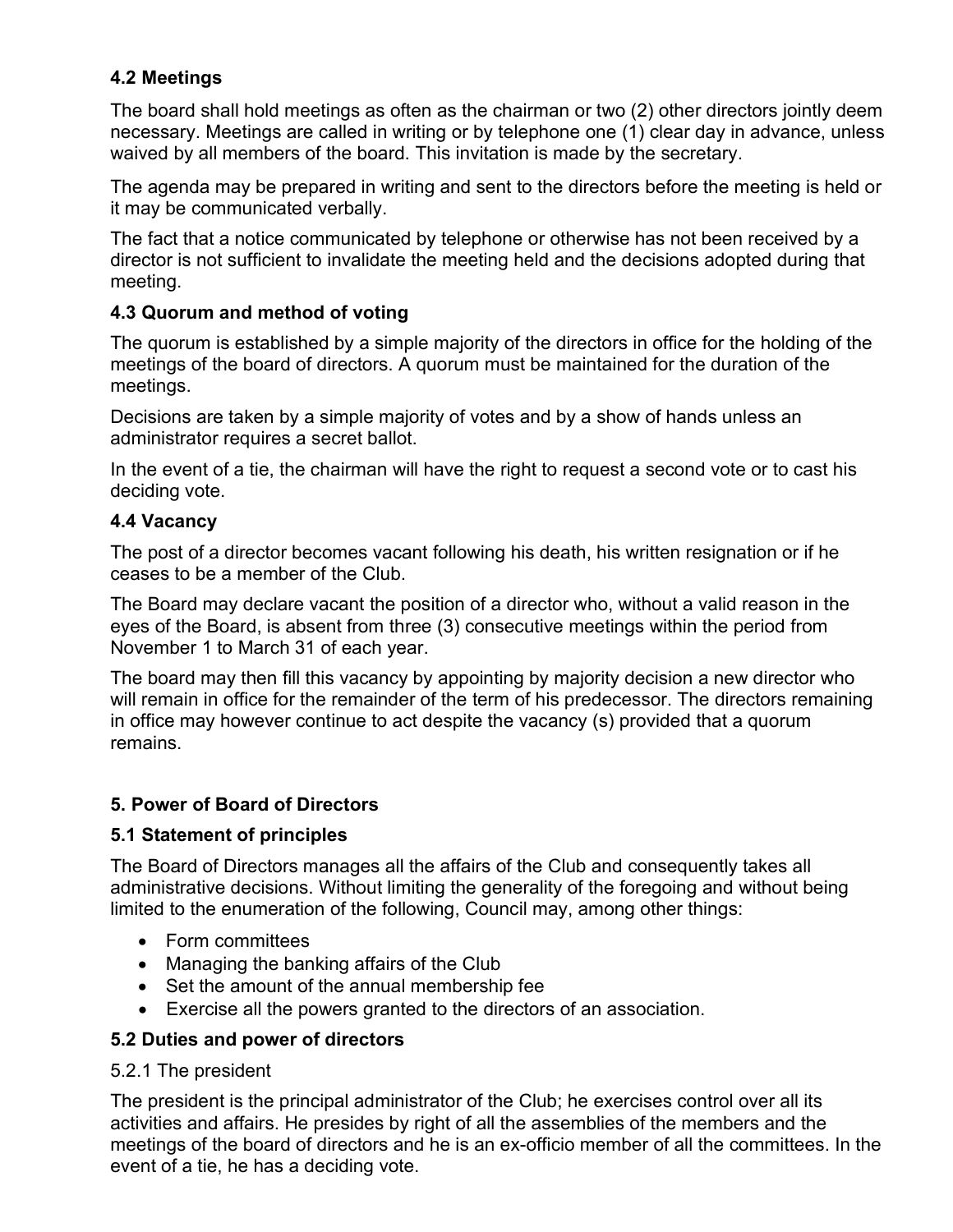### 5.2.2 The vice-president

The vice-president assists the president and, in his absence, exercises all his powers and all his attributions as well as he assumes all his obligations, including the privilege of the casting vote.

#### 5.2.3 The secretary

The secretary has custody of the registers and all documents. He acts ex officio as secretary at the meetings of the members and at the meetings of the board of directors. He is responsible for preparing notices of meetings of members and meetings of the board of directors. He takes care of the Club's correspondence. He is the historian and keeper of the Club's archives. If he is absent, he may be replaced by any other person designated by the president.

#### 5.2.4 The treasurer

The treasurer is responsible for overseeing the financial administration of the Club. He performs the keeping of accounting books, the preparation of financial statements and reports required by the board of directors. He submits the financial reports that are requested of him at the meetings of the members and at the meetings of the board of directors.

#### 5.2.5 The directors

The directors must perform all the tasks necessary for the proper functioning of the Club that may be assigned to them by the president or the board of directors.

#### 5.2.6 The past president

The outgoing president who has completed a term of at least two (2) years as a director may continue to serve on the Club's board of directors for another year; he acts as a resource person and advisor with the right to speak but without the right to vote.

# 6. ELECTION PROCEDURES

# 6.1 Election of the board of directors

The directors are elected at the annual general meeting of members.

#### 6.2 Choice of election officers

The president of the Club chooses amongst the members in good standing a president, and if necessary, a secretary and at least one scrutineer at the latest two (2) weeks preceding the annual general assembly.

#### 6.3 Eligibility and nomination

Any member in good standing residing in the "Meadows" for at least four months for the period from November 1<sup>st</sup> to March 31th is eligible as director who has given written acceptance of his nomination, seconded by two (2) members in good standing. The returning officer is the custodian of the nomination papers.

The election period lasts the two (2) weeks preceding the annual general assembly and ends at 12 noon the day before the general assembly. If the number of applications received does not exceed the number of positions to be filled, the duly proposed and seconded applications may be accepted.

The returning officer declares the candidate (s) elected, without voting, if the number of nominations does not exceed the number of positions to be filled.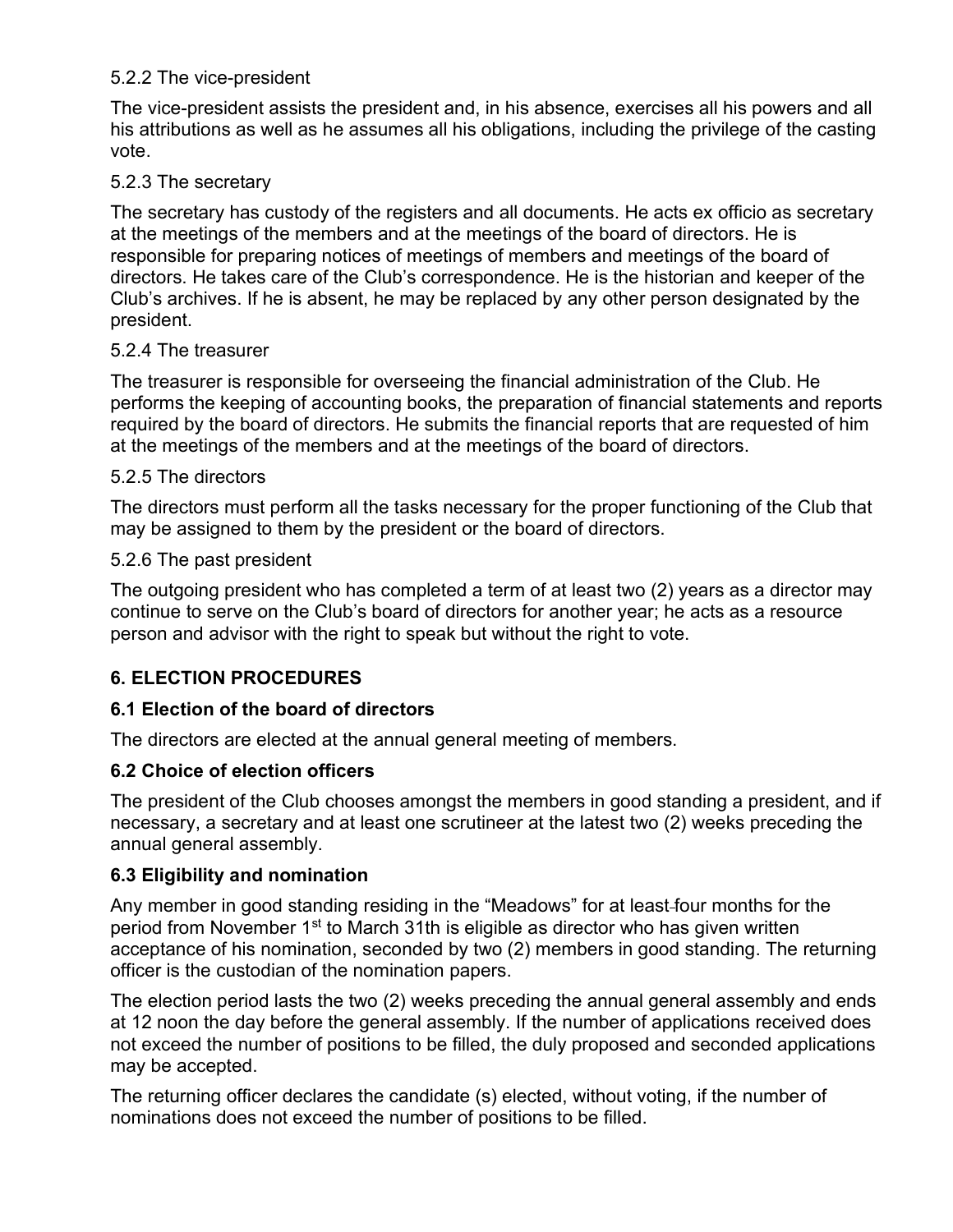# 6.4 Voting

The returning officer calls the vote if the number of nominations exceeds the number of positions to be filled.

The vote is taken by secret ballot by means of ballots initialed by the election clerk and distributed to members in good standing by the scrutineer.

# 6.5 Counting of the poll

The election secretary, assisted by the scrutineer (s), counts the ballot by verifying the authenticity of the ballots collected by the scrutineers and comparing their number with the number of ballots distributed. To be accepted, a ballot must not have more votes than the number of positions to be filled.

The ballots are then given to the returning officer with the result of the count.

In the event of a tie between the candidates, the returning officer requests a new ballot to decide between the candidates who are tied.

At the request of one (1) candidate or at least five (5) members in good standing, the secretary must immediately recount the votes. The result of this recount is final.

The returning officer then declares elected those of the candidates having obtained the greatest number of votes.

# 6.6 Secret of the poll

The details of the results of the ballot cannot be revealed except at the express request of the majority of the assembly and the ballots are subsequently destroyed by the election secretary.

# 6.7 Election of directors

The returning officer invites the seven (7) members composing the new board of directors to withdraw with him in order to proceed to the election of the "officers", namely the president, the vice-president, the secretary and Treasurer.

To appoint the officers, a person interested in a position presents himself. At this stage, you do not need a second person to nominate or second the nominate. If there is more than one person interested in a position, the seven members proceed to a vote. The vote is taken by secret ballot and successive until a majority of votes cast is obtained for each holder to be elected. If there is a tie between two or more candidates, the vote is resumed by eliminating the candidate with the fewest votes.

The new "officers" having been elected; the returning officer presents them to the assembly. Their mandate is for a period of one (1) year, but it is renewable.

The returning officer invites the new club president to address the assembly.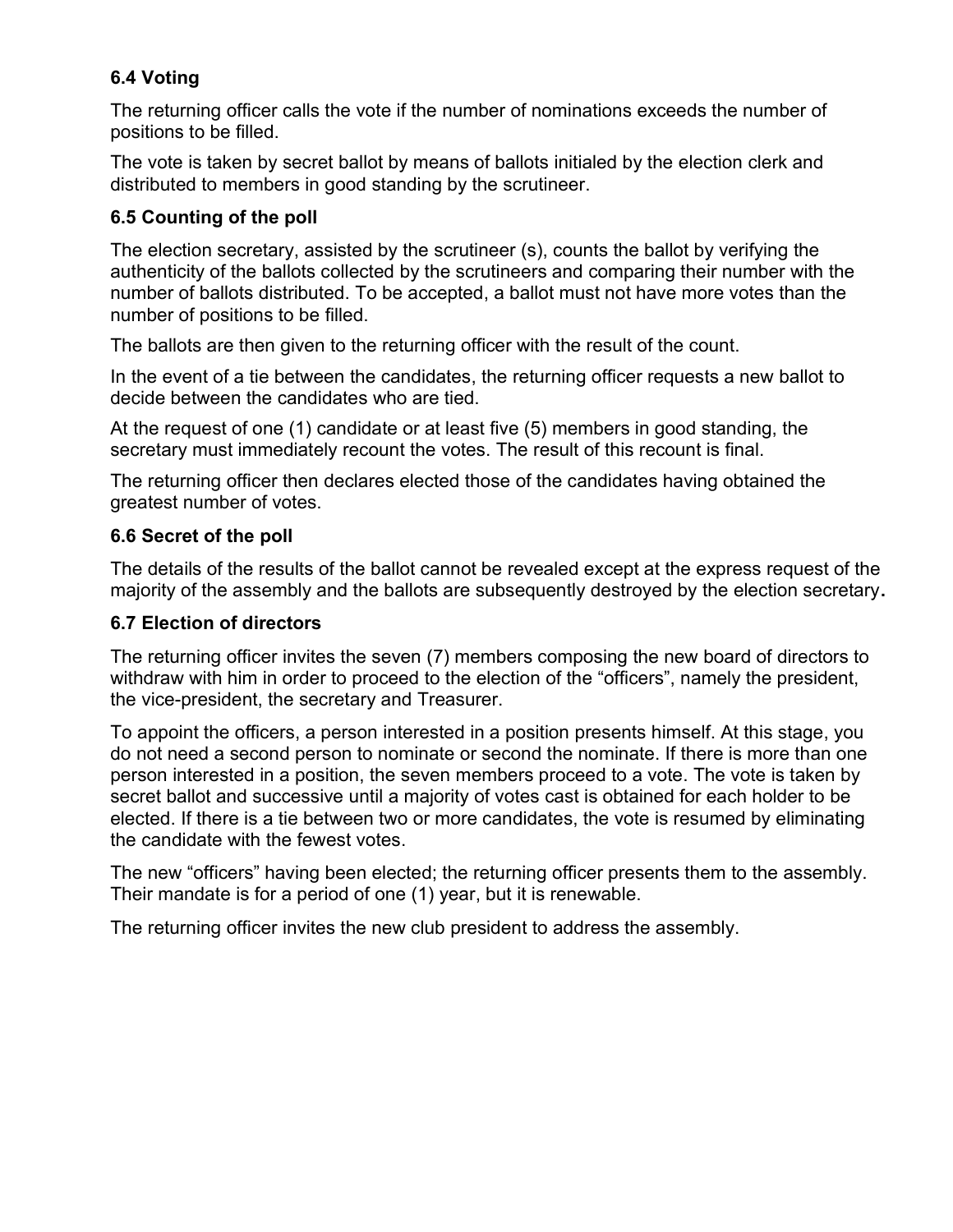# 7. THE COMMITTEES

#### 7.1 Formation of committees

The Board of Directors, when it deems appropriate to do so, may form one or more committees, establish their responsibilities, and appoint its chairman; he can also dissolve them when he considers that they no longer required.

#### 7.2 Role of committee

The role of the committees is to ensure the smooth running of the Club's activities and to present a report to the board of directors setting out the results, findings and recommendations.

#### 7.3 Suggested committees

Here are some examples of the committees that can be formed:

- Sport committees (Bocce, tennis, etc.)
- Social committees (Thursday dinner, chairs etc.)
- Ad hoc committees (golf, decoration, etc.)

# 8. FINANCIAL PROVISIONS

#### 8.1 Financial year

The Club's financial year begins on the 1st day of April and ends on the 31st day of March of the following year.

#### 8.2 Verification

The books and financial statements of the Club will be audited annually, as soon as possible after the expiration of each fiscal year, by an external auditor appointed for this purpose by the board of directors.

#### 8.3 Bank items

Checks issued by the Club be signed by two (2) of the following three (3) directors: the president, the vice-president, and the treasurer

Whenever possible, the treasurer should always be one of the signatories of the checks.

#### 8.4 Contracts

Contracts and other documents requiring the signature of the Club will be pre-approved by the Boards of Directors, and upon such approval, will be signed by the president or vicepresident and by the treasurer.

The board of directors may at no time commit the Club for an amount of more than six thousand dollars (\$ 6,000) for the same activity or purchase without having previously obtained the approval of the general assembly and, except exception, for the payment of meals to a caterer during a Club activity, which amount could go up to ten thousand dollars (\$ 10,000).